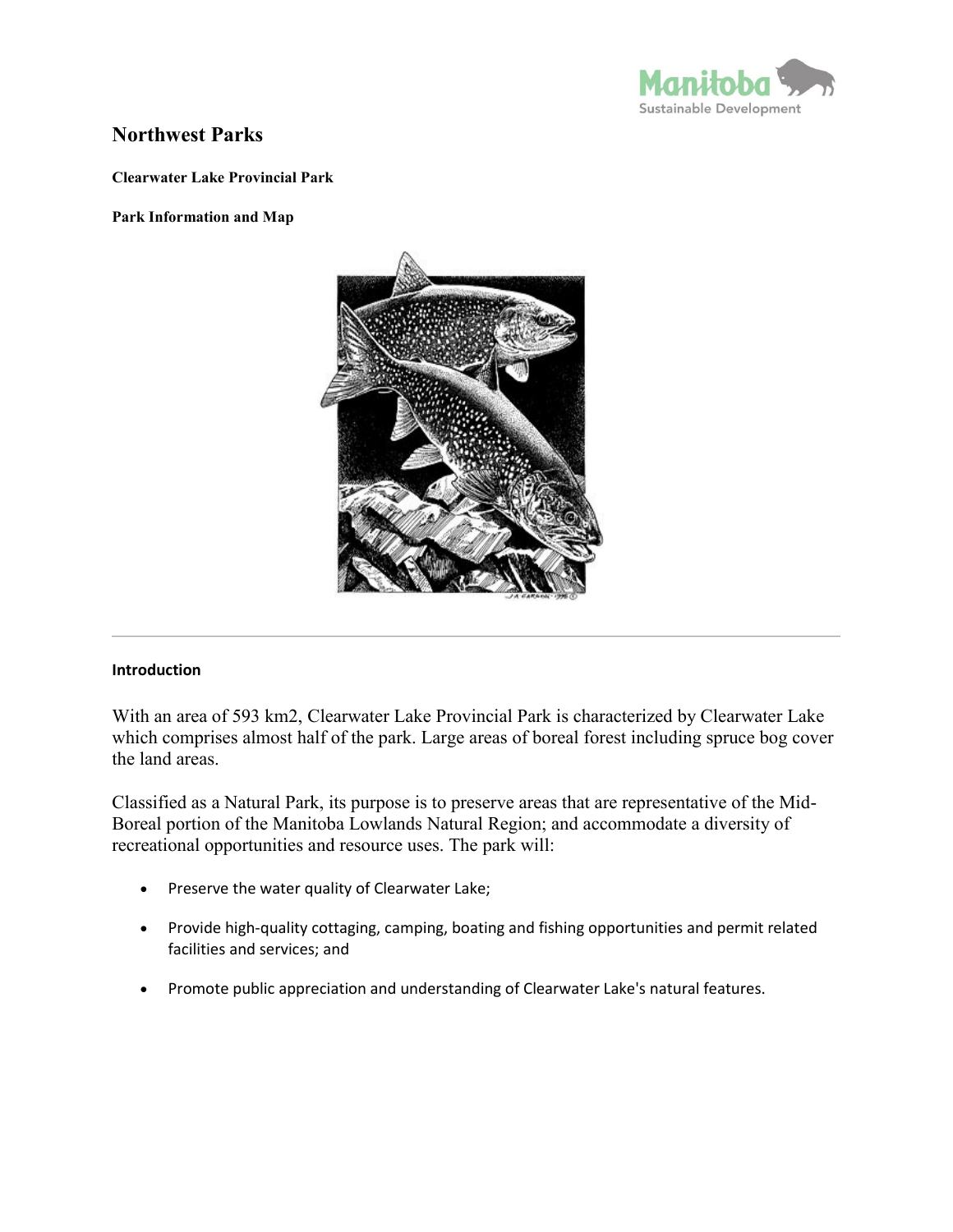

**BearBerry** 

#### **Manitoba Lowlands**

The Manitoba Lowlands Natural Region is the large, south-central part of the province that is flanked on the west by the Manitoba Escarpment and by the Precambrian Shield on its northern and eastern sides. Much of it is occupied by our large lakes, Winnipeg, Manitoba and Winnipegosis. Its land portion is relatively flat, scraped to a nearly level plain by past glacial movements. Bogs, fens and swamps are common as drainage is generally poor. Vegetation in its northern part is coniferous and mixed forest. Its southern part is interspersed with meadows and merges with the Aspen/Oak Parkland.

The region's lakes and land are both underlain by various, Palaeozoic sedimentary rock, deposited in shallow, tropical, seas, between 250-600 million years ago. Exposures of Palaeozoic units are sparse in the Manitoba Lowlands, except locally along the shores of major lakes and rivers.

Two types of light-coloured rock deposited 400-500 million years ago, are found in the park. Silurian dolomite is evident along the southern shore of Clearwater Lake and at the Caves Selfguiding Trail. Older, Ordovician dolomite is visible in outcrops on islands in the northern part of the lake; they are used for nesting by cormorants and gulls.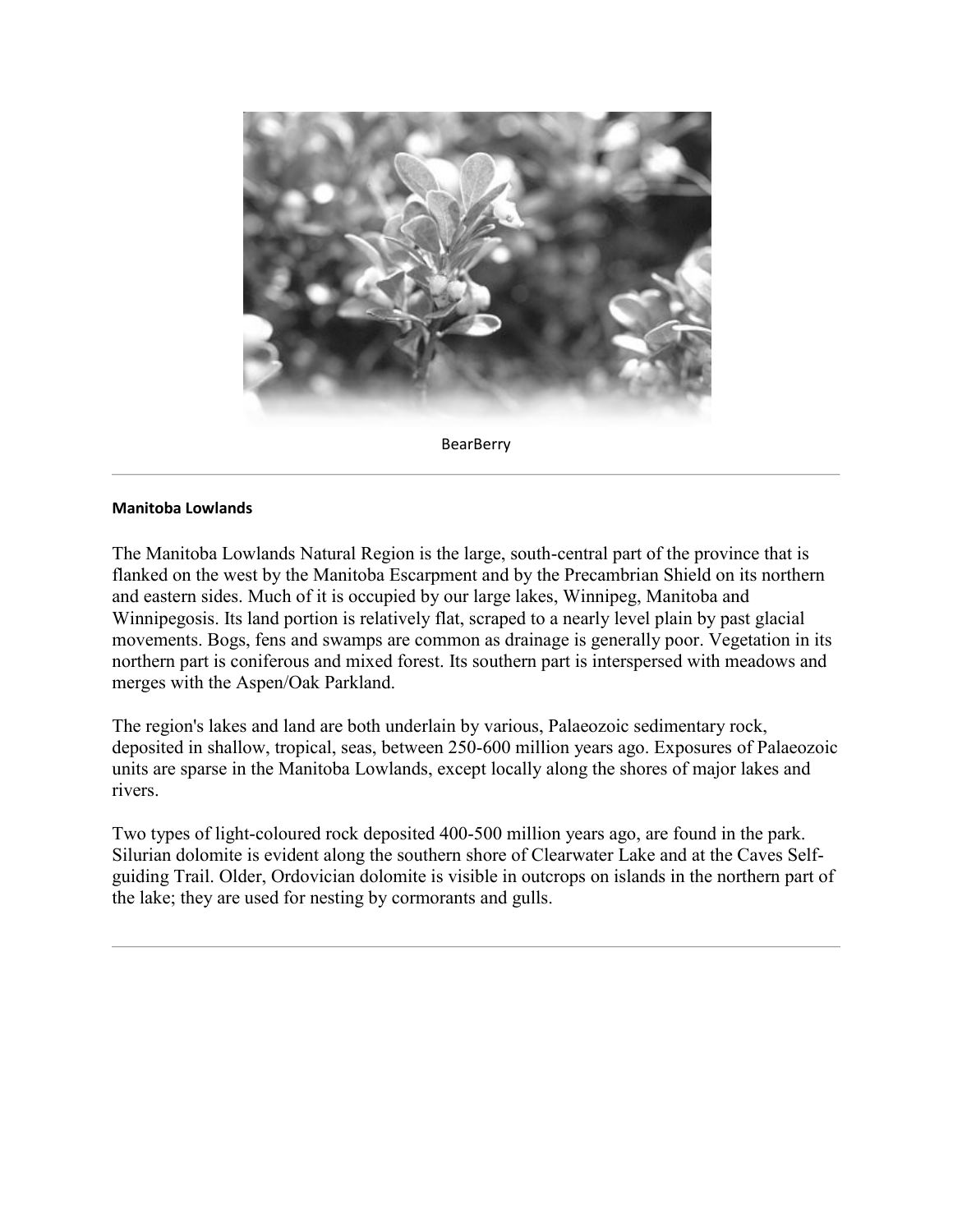#### **Cusp of The Pas Moraine**

The Pas Moraine is the highest topographic feature in the northern lowlands. This land formation is from 8 km to 16 km wide and forms a convex, or crescent-like escarpment that faces southwest. It extends from 15 km northeast of Wanless to the end of Long Point, on the west shore of Lake Winnipeg-a total distance of over 320 km.

It was formed during the Ice Age as the Hudson lobe of glacial ice stopped advancing in the area. While the ice front remained relatively stationary, ice continued to bring in and deposit large quantities of debris which was deposited along its stationary edge. These deposits are composed of poorly drained till which rise between 25 m and 33 m above the surrounding country.

Clearwater Lake is a few kilometres south of the crescent-shaped formation's northern tip, or cusp. In the park, the moraine runs southward along the west boundary. The main highway, PTH 10, is built on the moraine. The moraine's other cusp is the tip of Long Point which extends into Lake Winnipeg.

From 8,700-10,000 years ago the area was covered by Lake Agassiz, formed by glacial meltwater. Remnants of two Lake Agassiz beach ridges are in the park's



Figure 1: Building of The Pas Moraine between 10,000 and 12,500 years ago, with speculative extent of glacial Lake Agassiz during that time period. Adapted from R. W. Klassen.

northwest corner, and others are prominent on the moraine's south side along PTH 60. At times, the moraine itself was underwater. Lake-bottom, clay deposits and fluting marks made by icebergs have been found on its surface.

### **Clear Water**

Clearwater Lake, a deep, clear, cold lake, is renowned for its excellent water quality and large lake trout. The nearly circular lake, 16 km (10 mi.) in diameter, has an average depth of 13.1 m (43 ft.) and a maximum depth of 39 m (127 ft.). Lake clarity has been measured to a depth of 10 m or 33 feet. It is spring fed and lacks major inflowing streams which may carry silt, although there are several small inflowing streams on its south and west shores. The single outflowing stream empties into Cormorant Lake and eventually into the Saskatchewan River system. The cold year-round water temperatures slow the growth of lake trout. Yet, these conditions are essential for lake trout to survive.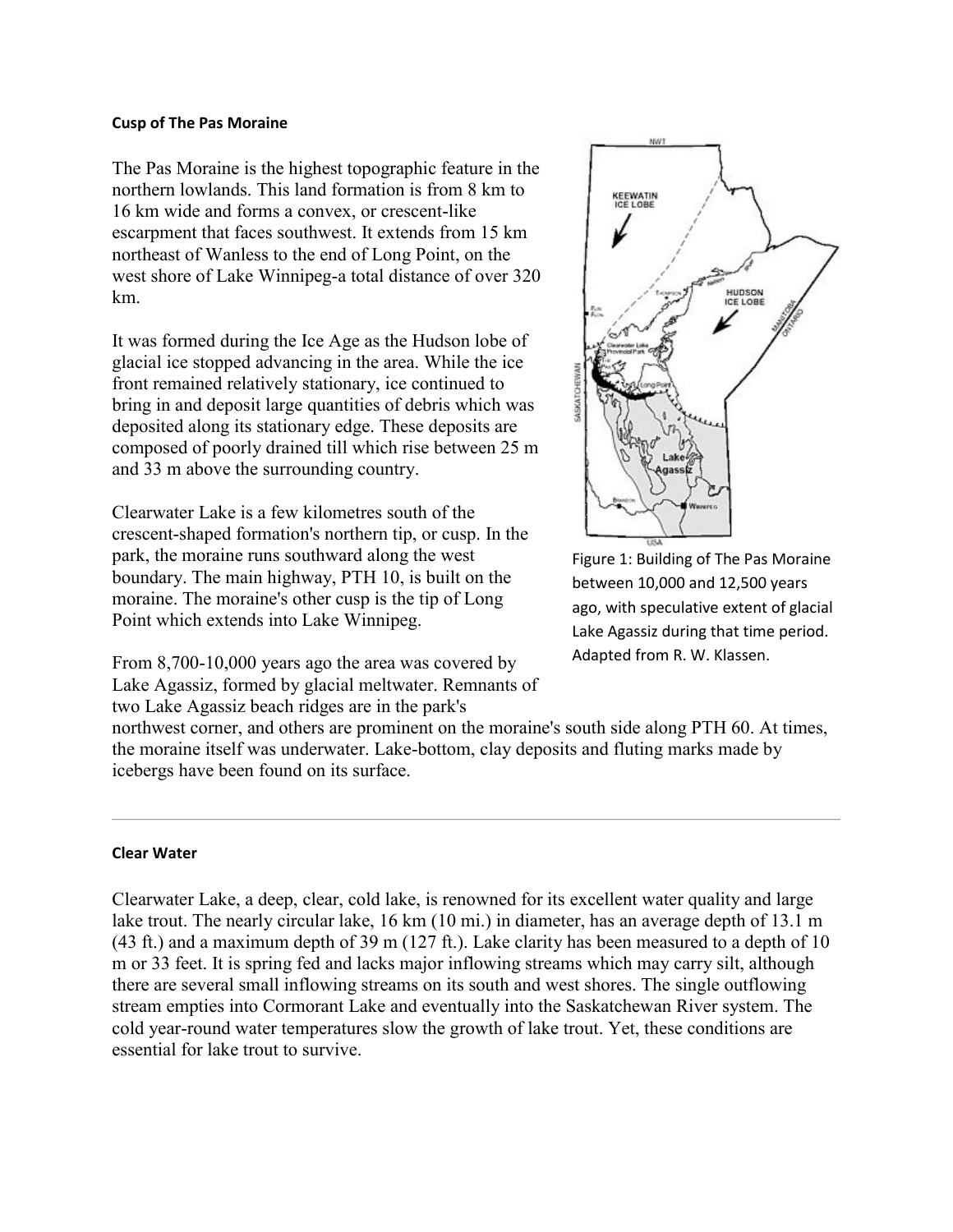Any adverse changes to water quality due to pollution could affect the trout population and the lake's natural beauty.

# **Lake Trout**

Found only in deep, cold water and in relatively small numbers, lake trout are highly prized by anglers.

Lake trout spawn in the fall, rather than in spring like most fish in Manitoba. The eggs, deposited on large rocks or pebble bottoms, hatch four to five months later. After steady growth to maturity at eight years, the growth of lake trout in Clearwater Lake slows down to about 1/4 kg (1/2 lb.) per year. Add to this a potentially long lifespan and the result could be a 60-year-old, 16-kg (35 lb.) lake trout!

Lake trout have a lower capacity for reproduction than other fish. They mature at a later age, may not spawn every year upon maturity, and produce fewer eggs per body size than other species. In addition, only about one egg in a hundred survives to maturity.

This slow growth and low productivity limits the size and number of lake trout in Clearwater Lake. The average lake trout caught here is 53 cm (21 in.) long, weighs 1.8 kg (4 lbs.) and is 10 years old. Their colour varies from silver to almost black, with lighter spots covering the entire body. The tail fin is deeply forked.

Clearwater Lake's trout are a valuable resource. Quality angling and future trout populations and the necessity of maintaining suitable water conditions call for special measures. These include angling restrictions to protect the mature fish, catch limits, partial closure of the lake in the fall to protect the spawning lake trout and regulations to maintain a clean environment. Clearwater received "High Quality Surface Water" designation from Manitoba's Clean Environment Commission in 1989.

Clearwater Lake is an important source of lake trout eggs for Manitoba fish hatcheries. Collected each fall, the eggs are carefully raised in a hatchery, resulting in a higher hatch rate than occurs in nature. A portion of the fertilized eggs are returned to Clearwater Lake to compensate for eggs that were removed.

Continued high-quality angling is helped by the use of barbless hooks and by those who practise catch and release fishing. Careful handling, quick hook removal and a gentle release will ensure the trout survive.

**The First People**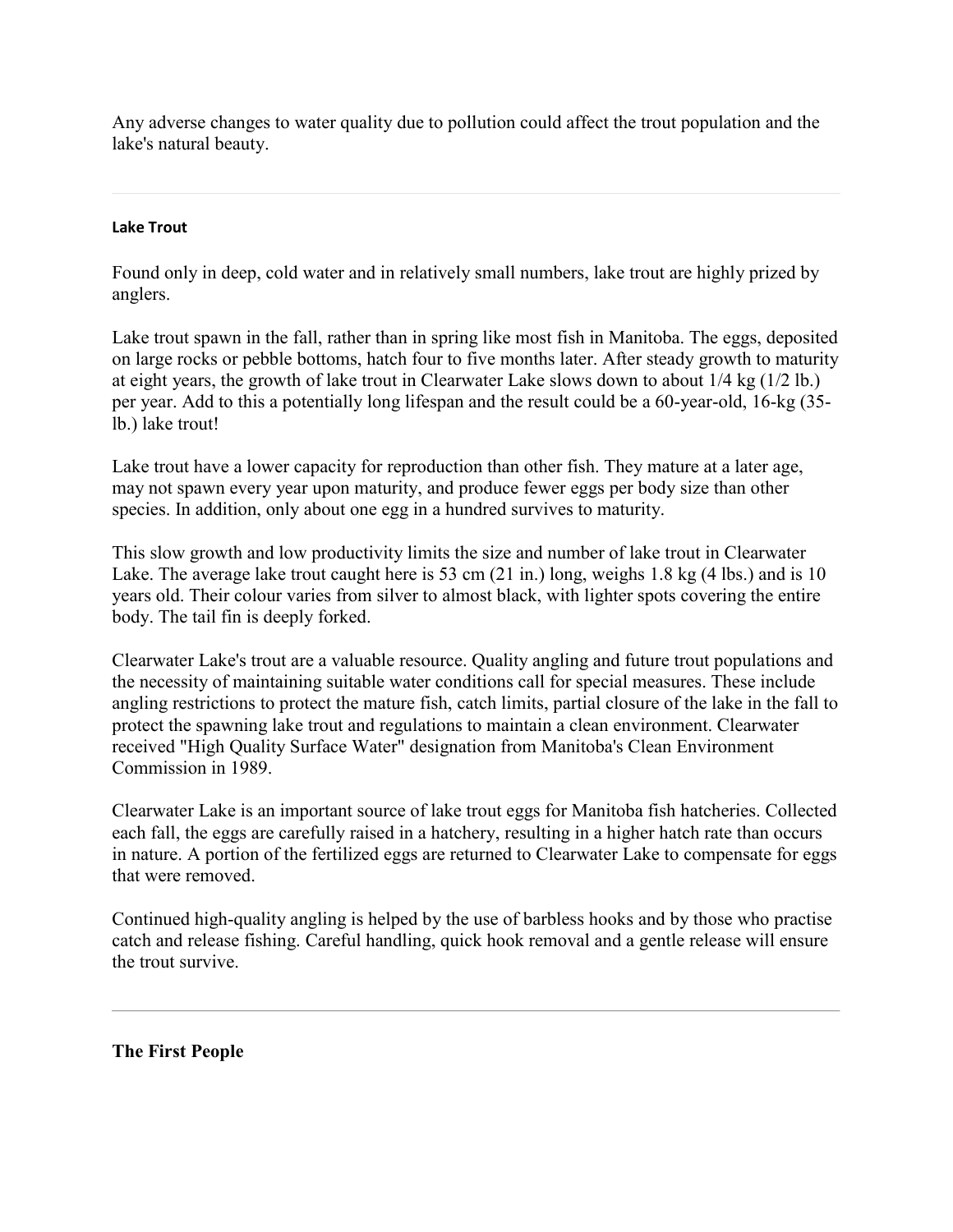The First People appeared here soon after the boreal forest began growing on the tills and gravels left by melting glaciers. They came from the great plains to the southwest. Forced from their ancestral hunting grounds by severe drought, these bison hunters arrived 150 to 200 generations ago.

The forest environment was strange to the newcomers. Unlike the plains they had left behind, the forest contained different animals to hunt and plants to collect. Over time the new arrivals learned to hunt moose and woodland caribou with as much skill as they had to hunt bison. Fish also became an important source of food. Soon, dried moose meat or fish, mixed with fat and berries, replaced bison in making pemmican for winter storage. Still, trips were made to the plains to hunt bison, especially in the early years before the people had fully learned how to live in the forest.



Making Clearwater Lake pottery *Courtesy Historic Resources Branch*

As they became more accustomed to the forest environment, and as generation succeeded generation, stories of moose hunts replaced those of the bison around the evening campfires. For some families who had moved deep into the forest, the plains may have become a land of legend.

It is uncertain whether all of the First People who came to the forest remained there. Once climatic conditions had improved, some likely returned to the plains and resumed their old ways of life. Families remaining in the forest would eventually have met others from further north who travelled south to escape the worsening climate of the subarctic. Knowledge and ideas would have been shared and marriages would have taken place between members of the two groups.

Soon the grandchildren and great-grandchildren of the first residents were walking over deep winter snows on snowshoes and pulling toboggans laden with the products of their hunts. Both of these essential tools of winter were invented by residents of the boreal forest. In late summer, light birchbark canoes glided across lakes to lift and set fishing nets woven by women of the group. The canoe, and possibly the net too, were inventions of these forest-dwelling people. Later, clay cooking vessels were made for storing foods or boiling stews over open fires.

Pottery making, an idea brought to the forest about 2,000 years ago by people living in the south, was quickly accepted by the residents of this area as a useful innovation. Over time, potters improved upon designs and ways of making pottery. One type of pottery, developed in the forest about 1,200 years ago, is called "Clearwater Lake" after its discovery by archaeologists at this lake about 30 years ago.

The vessels were globular in shape with a constricted neck and an opening diameter of about 28 cm (11 in.). A distinctive feature is a single row of punctates, or impression marks, around each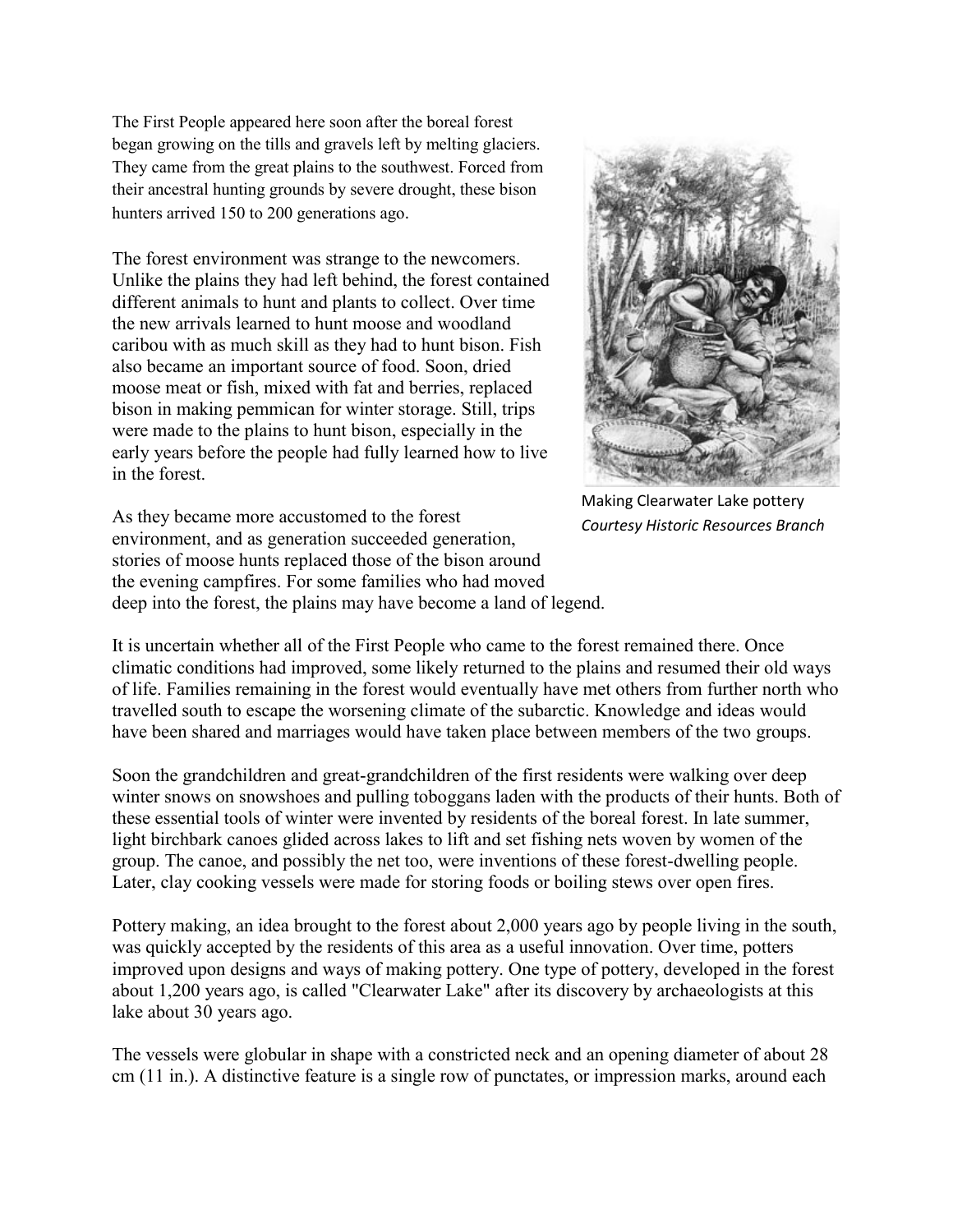vessel's neck. Archaeologists have identified pieces of pottery with such decorative markings in Grass River Provincial Park, Paint Lake Provincial Park and northeastern Saskatchewan.

For at least the past 3,500 years, and perhaps as long as 5,000 years, the First People lived and prospered in the boreal forest. They left a lasting record of their ways of life in the tools and campsites that they left behind. Should you come across pottery fragments or stone tools in your travels, please do not disturb them and report the site location to the nearest Manitoba Conservation office.

# **Things to Do, Places to See Accommodation**

A variety of accommodations is available along the south shore. Three lodges are accessible from PR 287. For information about their facilities, services, rates, reservations, other amenities and operating seasons, contact the lodges directly.

# **Camping**

Campgrounds are on the south shore. Campers Cove campground has 78 large level sites with modern washrooms and showers. Most of the sites are electrically serviced, but eight have been built for tenting or tent trailers, and are unserviced.

Pioneer Bay campground offers 27 large level sites with a number of drive throughs. Each site is electrically serviced and located close to a central washroom/shower building. All sites offer a view of the lake. Please register at the Campers Cove campground office.

# **Day Use**

For those who wish to spend a day in the park, day-use areas are at Sunset Beach, Campers Cove and Pioneer Bay. All include unsupervised beaches, changehouses, beach volley ball courts and picnic areas.

A winter day-use area is located east of Pioneer Bay off PR 287. Adjacent to the chalet and parking lot, visitors can enjoy skating or tobogganing. This is also the trailhead for an 8-km looped, cross-country ski trail system.

# **Boating**

Since Clearwater Lake has few islands and is approximately 16 km in diameter, the water can quickly become rough due to strong winds and waves. Boaters should be aware of local weather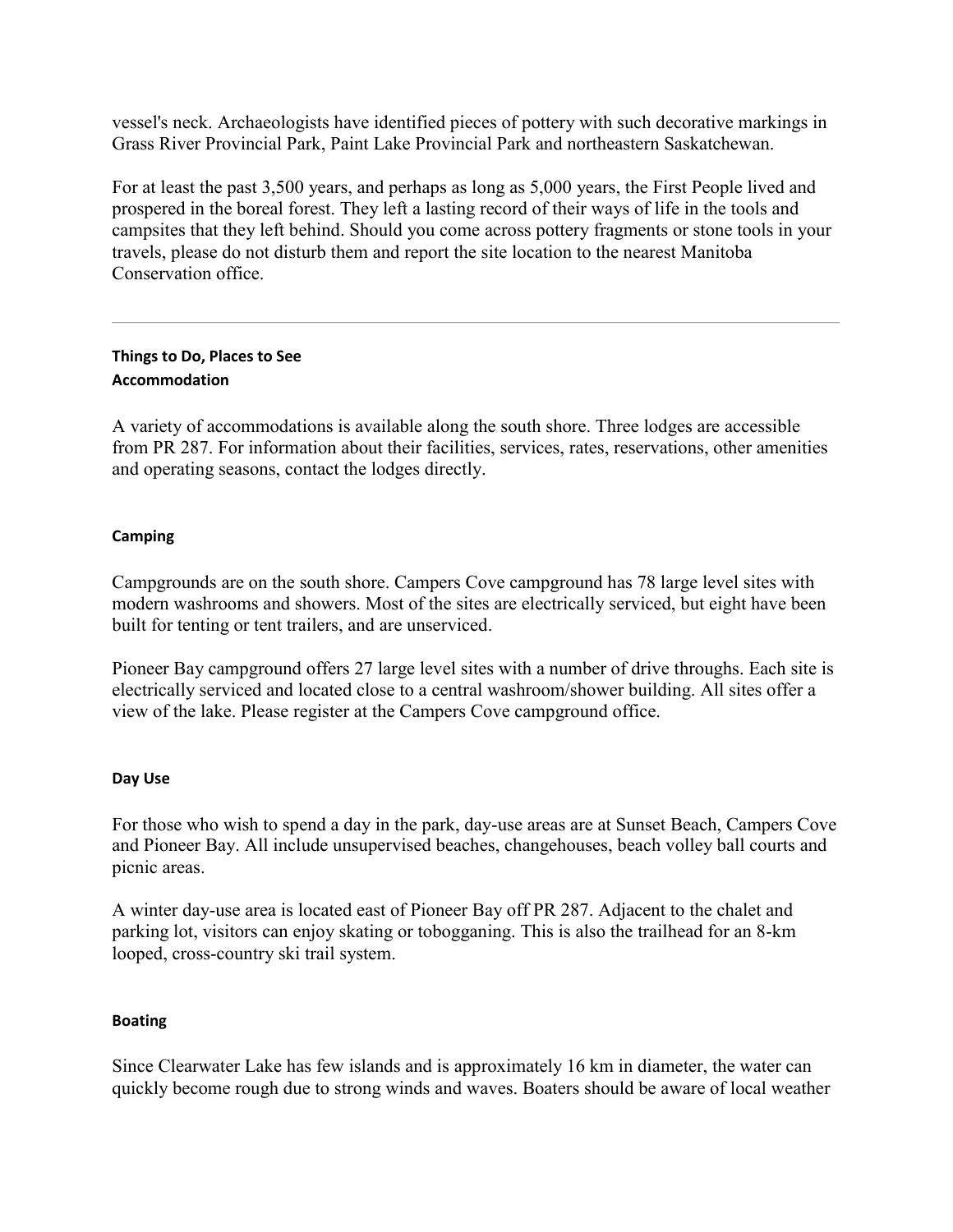forecasts and note any significant changes of wind direction. Be sure your boat is equipped with basic safety gear and advise someone of your travel plans.



Windsurfing at Sunset Beach

# **Fishing**

Angling is generally good year-round, with the trout population spread throughout the lake in spring and fall, and in deeper holes during summer. In addition to lake trout, catches include northern pike and whitefish. During winter, ice fishing for these species and burbot is very popular. Consult the provincial angling guide for current and specific regulations, seasons and limits.

# **Hiking**

The Caves Self-guiding Trail leads through a dramatic feature found on the south shore of Clearwater Lake. Halfway around are deep crevices that formed when rock masses split away from shoreline cliffs. It's not unusual to find ice in the dark, cool depths as late as July, and hardy plants that can grow in low-light conditions. Please stay on the stairs and trails that have been provided for your safety. A trail guide brochure is available at the Campers Cove campground office. Return distance is 1.2 km. Allow 45 minutes.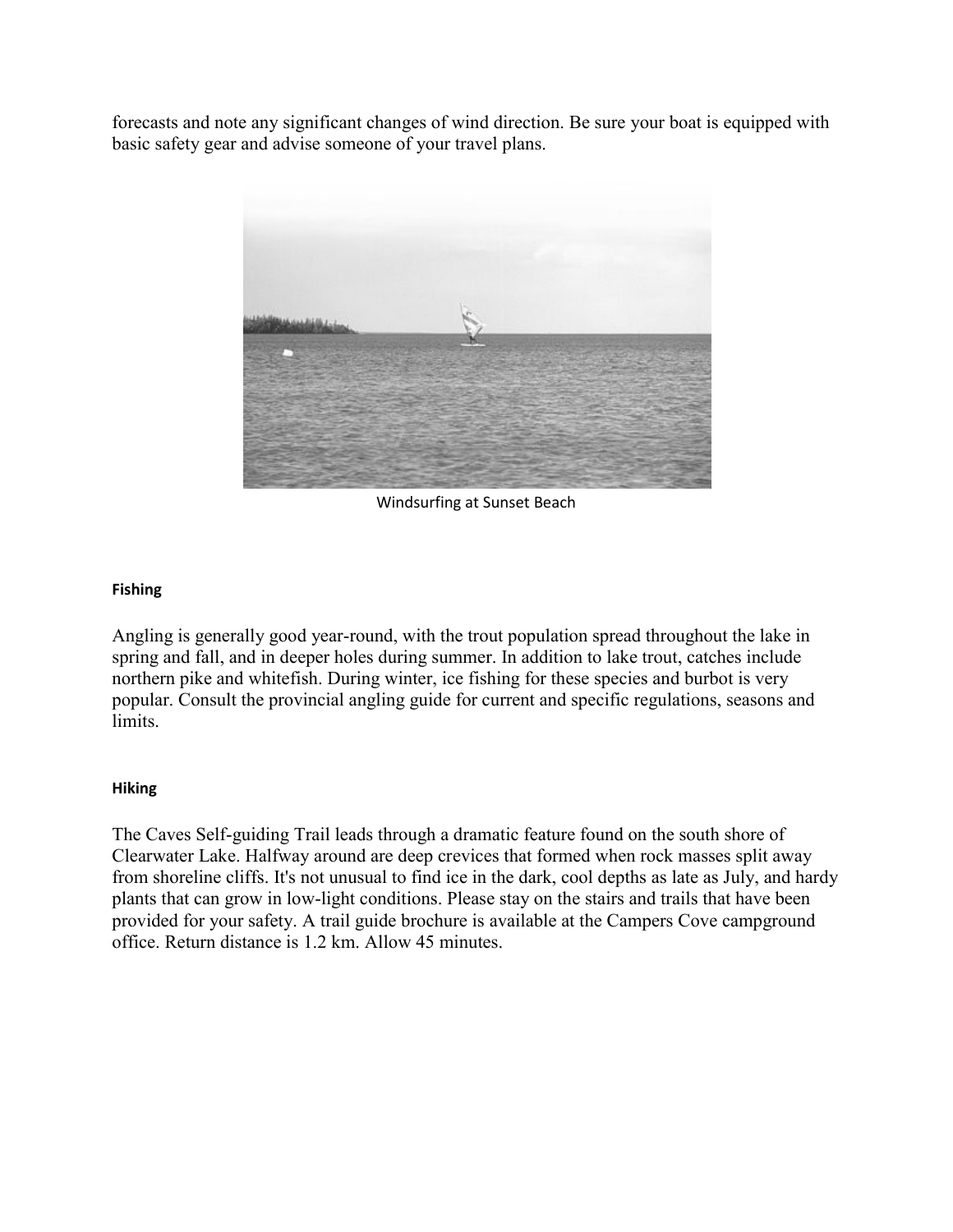

Rock formation on the Caves Self-guiding Trail

### **Jackfish Creek Fishway**

On PR 287, a short distance east of the Sunset Beach turnoff, this fishway was built to help northern pike and white suckers swim up Jackfish Creek to reach spawning areas in Campbell Lake. Early spring is the best time to observe the spawning run.

### **Snowmobiling**

Trails within the park are limited, but they are connected to other trail systems. A two-way trail connects with The Pas. Another trail leads to Flin Flon.

All snowmobile trails inside the park are designated SnoFund Trails. Please ensure that each snowmobile has a valid SnoPass.

### **Opaskwayak Cree Nation**

Opaskwayak Indian Days, held in August, is a week-long celebration of local Native heritage.

### **The Pas**

The Pas is the nearest major centre, situated about 20 km south on PTH 10, on the Saskatchewan River. All services, including a golf course, are available in this, one of Manitoba's oldest settled communities.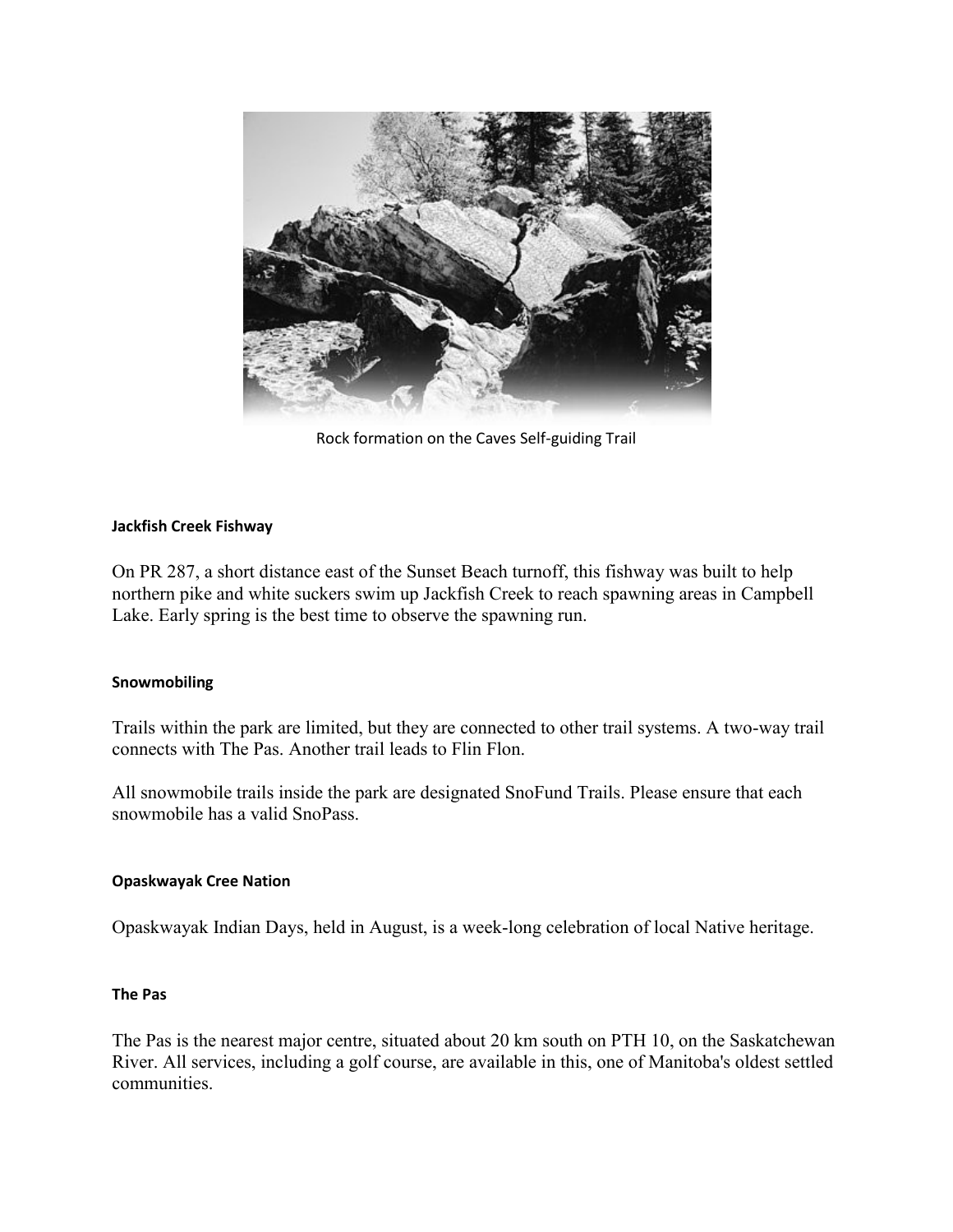#### **The Sam Waller Museum**

Located at 306 Fischer Avenue, PTH 10 at 3rd Street, in a provincial historic site. The Pas Courthouse-Community Building contains a wide variety of human and natural history collections from the local area, northern Manitoba and around the world.

### **The Pas Trapper's Festival**

Manitoba's oldest, continuing winter festival started in the early 1900s when northerners came together from their winter camps to sell furs, buy supplies and socialize. Highlights include the World Championship dog-sled races and competitions (such as flour-packing, King and Queen Trapper) that test people's performance of traditional, northern-living skills. This week-long event is held in February.



World championship dog-sled racing at The Pas Trapper's Fesitval